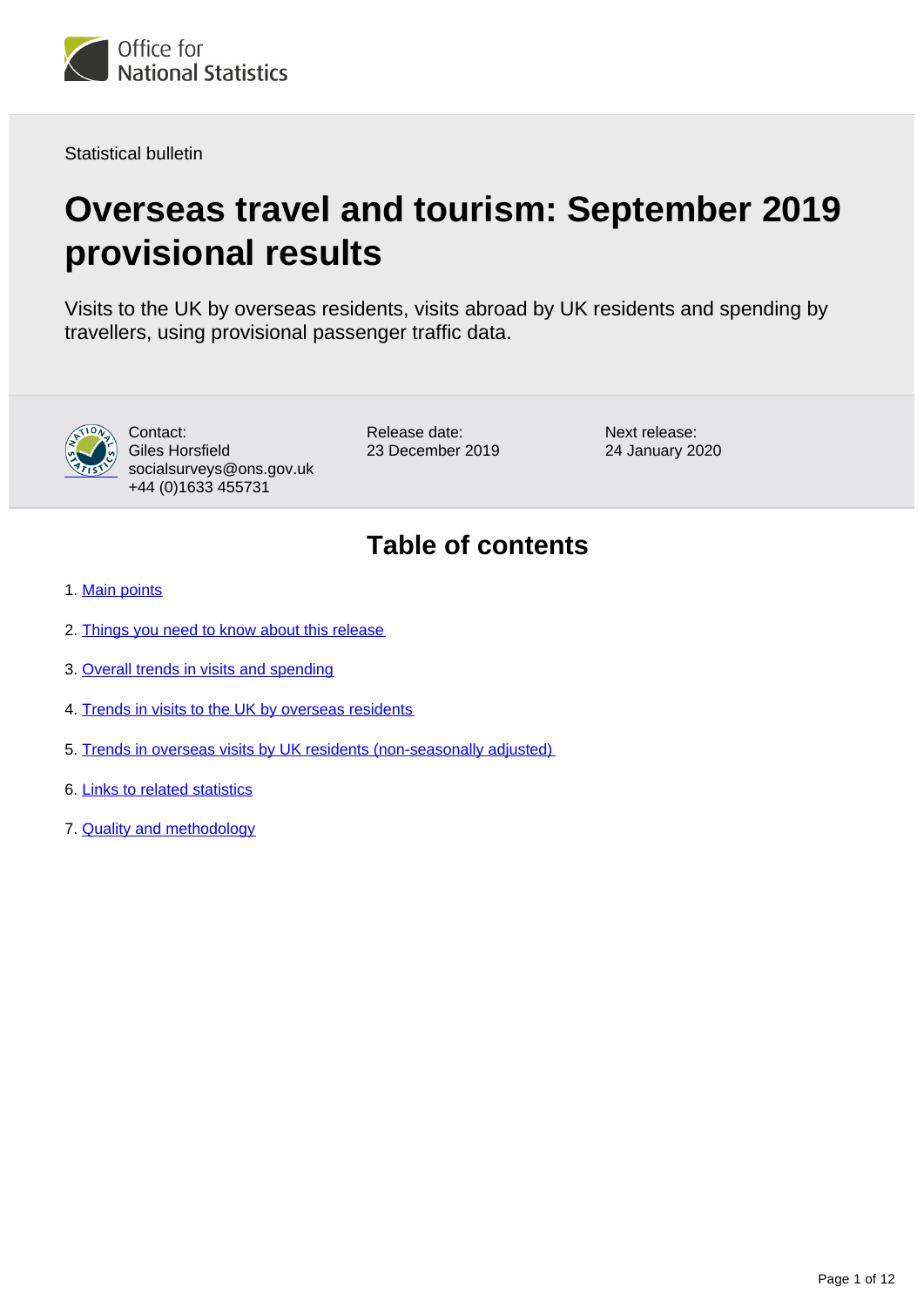## <span id="page-1-0"></span>**1 . Main points**

- There were 3.1 million visits to the UK by overseas residents in September 2019 (3% more than in September 2018).
- Overseas residents spent £2.4 billion on visits to the UK in September 2019 (21% more than in September 2018, when spending was unsually low).
- UK residents made 7.8 million visits overseas in September 2019 (2% more than in September 2018).
- UK residents spent £5.8 billion on visits overseas in September 2019 (10% more than in September 2018).

## <span id="page-1-1"></span>**2 . Things you need to know about this release**

This bulletin presents estimates of overseas visits to and from the UK. An overseas visitor to the UK means a person who, being permanently resident in a country outside the UK, visits the UK for a period of less than 12 months. UK citizens resident overseas for 12 months or more coming home on leave are included in this category. Visits abroad are visits for a period of less than 12 months by people permanently resident in the UK (who may be of foreign nationality).

Overseas travel and tourism quarterly estimates are revised during the processing of the annual dataset. The most up-to-date and accurate estimates for the previous year's published quarters can be found in the latest [edition of Travel trends.](https://www.ons.gov.uk/peoplepopulationandcommunity/leisureandtourism/articles/traveltrends/latest)

The International Passenger Survey (IPS) has recently transferred outputs from data collected on paper forms to an improved method using tablet computers. Tablet data collection was phased in gradually from September 2017 to April 2018. More **background information about the rollout of tablets** is available.

The tablets allow us to improve the quality of the IPS data collected. Discontinuities (that is, step changes in the time series) arising from the introduction of tablet data collection in the IPS are therefore possible. We have worked with academic experts and the Office for National Statistics (ONS) Methodology Team to produce a method for detecting any such discontinuities.

We have continued to monitor the results as more data have become available. Further analysis using a longer series of data is required to determine whether there are any discontinuities. Some caution is still therefore advised in the interpretation of data in this release.

Further methodological changes to the estimates on international visitors in the IPS are planned. These are weighting adjustments to address concerns about the imbalance (that is, large differences in numbers) in the IPS between the estimates of numbers of visitors arriving and departing for some nationalities. The new method has been developed in consultation with users and methodological experts, and it is currently being finalised. The new method will be implemented as soon as possible, and the implementation date will be published in advance. A revised back series will also be published at this time.

The changes in data collection methods and planned methodological changes were described in the [Travel](https://www.ons.gov.uk/peoplepopulationandcommunity/leisureandtourism/articles/traveltrends2017recentdatacollectionchangesandplannedmethodologicalchanges/2018-07-20)  [trends 2017: recent data collection changes and planned methodological changes](https://www.ons.gov.uk/peoplepopulationandcommunity/leisureandtourism/articles/traveltrends2017recentdatacollectionchangesandplannedmethodologicalchanges/2018-07-20) article in July 2018.

Please note that while the imbalance work is unlikely to affect long-term migrants in the IPS, we have committed to exploring whether the survey processes that cause the imbalance in international visitor estimates also impact on long-term migration further, as part of the [ONS migration statistics' workplan](https://www.ons.gov.uk/peoplepopulationandcommunity/populationandmigration/internationalmigration/articles/understandingdifferentmigrationdatasourcesaworkplan/february2019) to understand different migration data sources.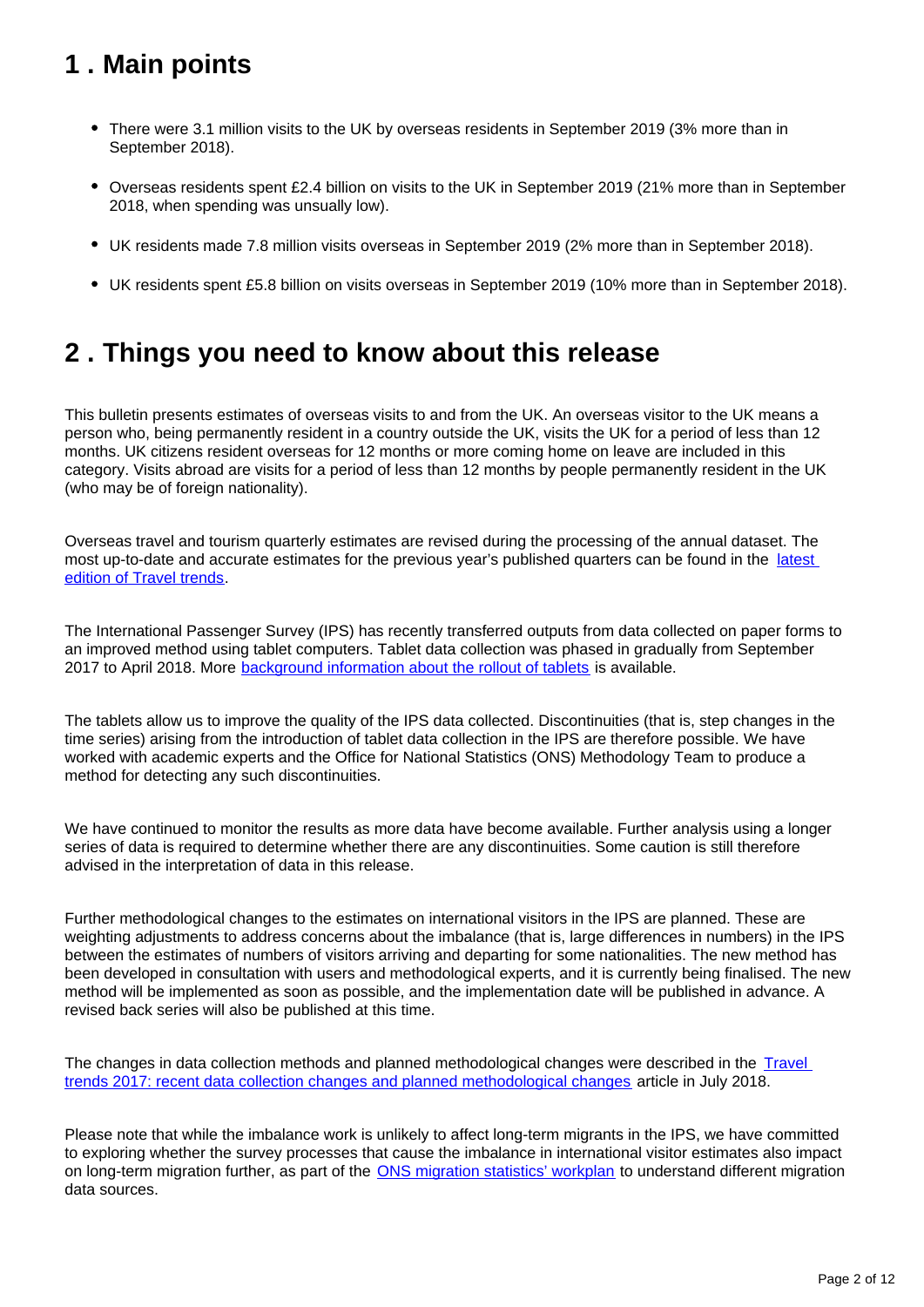Estimates contained in this bulletin are produced from responses provided by international passengers arriving in and departing from the UK, sampled on the IPS, as outlined in the International Passenger Survey Quality and [Methodology Information \(QMI\) report.](https://www.ons.gov.uk/peoplepopulationandcommunity/leisureandtourism/methodologies/internationalpassengersurveyqmi)

Responses to the survey are scaled up to represent all passengers, using information on total international passenger traffic for the reporting period.

Estimates are based on interviews conducted when passengers end their visit. Any visits commencing in the reported month but not completed until later are not included in estimates for the reported month. The reported expenditure for visits includes any spending associated with the visit (excluding fares) that occurs before, during or after the trip.

Parts of the bulletin refer to countries visited abroad. It should be noted that if a UK resident visited more than one country on a trip abroad, the country recorded as visited in this bulletin is the country that was visited for the longest period.

Estimates are subject to sampling error, and confidence intervals are provided to help you interpret the estimates (see Accuracy of IPS estimates in [Section 7](https://www.ons.gov.uk/peoplepopulationandcommunity/leisureandtourism/bulletins/overseastravelandtourism/september2019provisionalresults#quality-and-methodology) for more information). Further guidance is available about the quality of overseas travel and tourism estimates in the [International Passenger Survey QMI report](https://www.ons.gov.uk/peoplepopulationandcommunity/leisureandtourism/methodologies/internationalpassengersurveyqmi).

### <span id="page-2-0"></span>**3 . Overall trends in visits and spending**

UK residents consistently make more visits abroad than foreign residents make to the UK (Figure 1). The total amount spent by UK residents during visits abroad is also higher than the total spent by foreign residents visiting the UK (Figure 2). The numbers of visits and the amounts spent vary through the year, with more in the summer. This is the case both for UK residents and foreign residents. However, UK residents showed a much sharper peak both in visits and expenditure during August, which is traditionally the only complete month of the UK school summer holidays.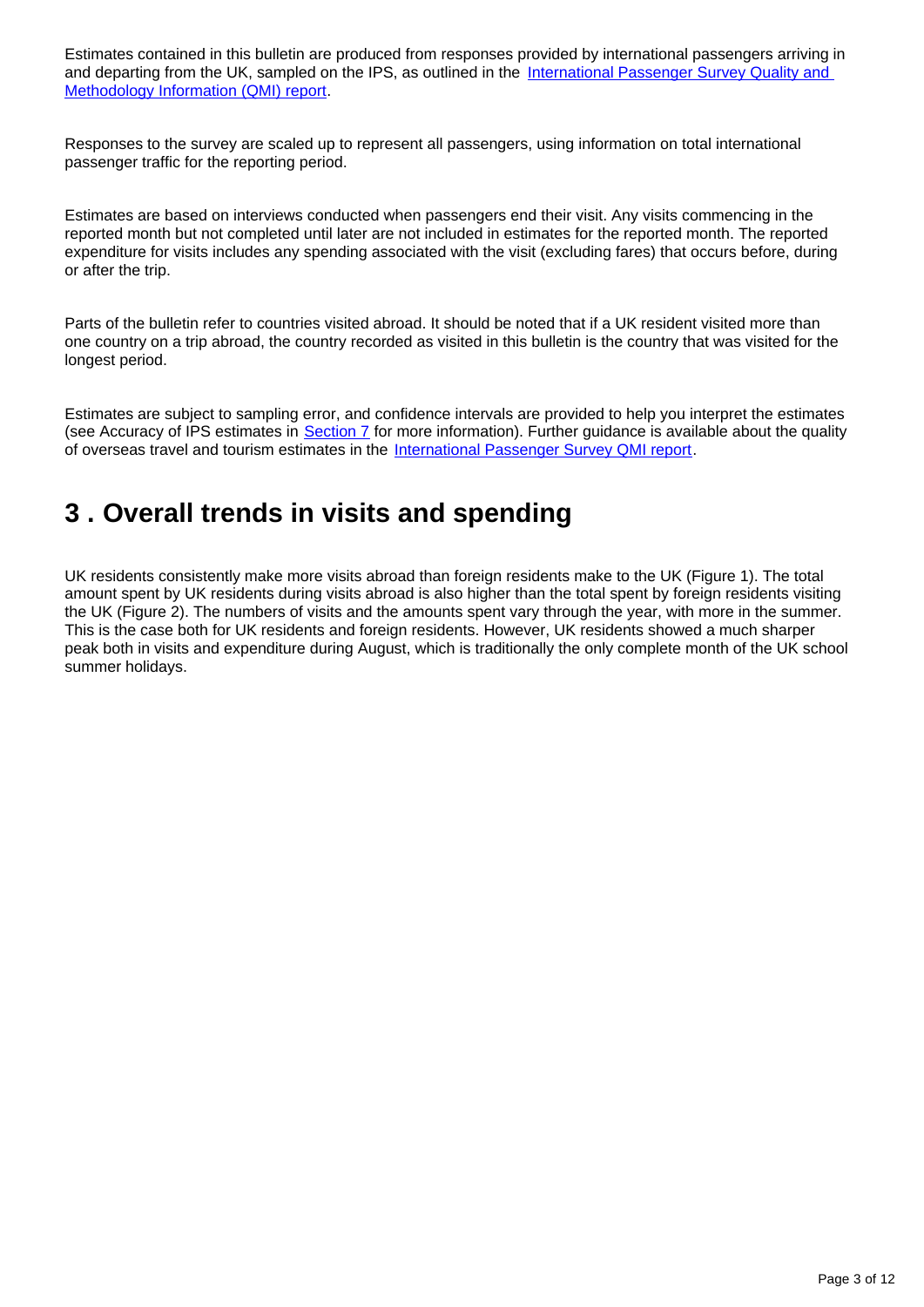#### **Figure 1: Overseas residents' visits to the UK and UK residents' visits abroad were greatest in the summer**

**Overseas residents' visits to the UK and UK residents' visits abroad by month, September 2016 to September 2019**

### Figure 1: Overseas residents' visits to the UK and UK residents' visits abroad were greatest in the summer

Overseas residents' visits to the UK and UK residents' visits abroad by month, September 2016 to September 2019



**Source: Office for National Statistics – International Passenger Survey**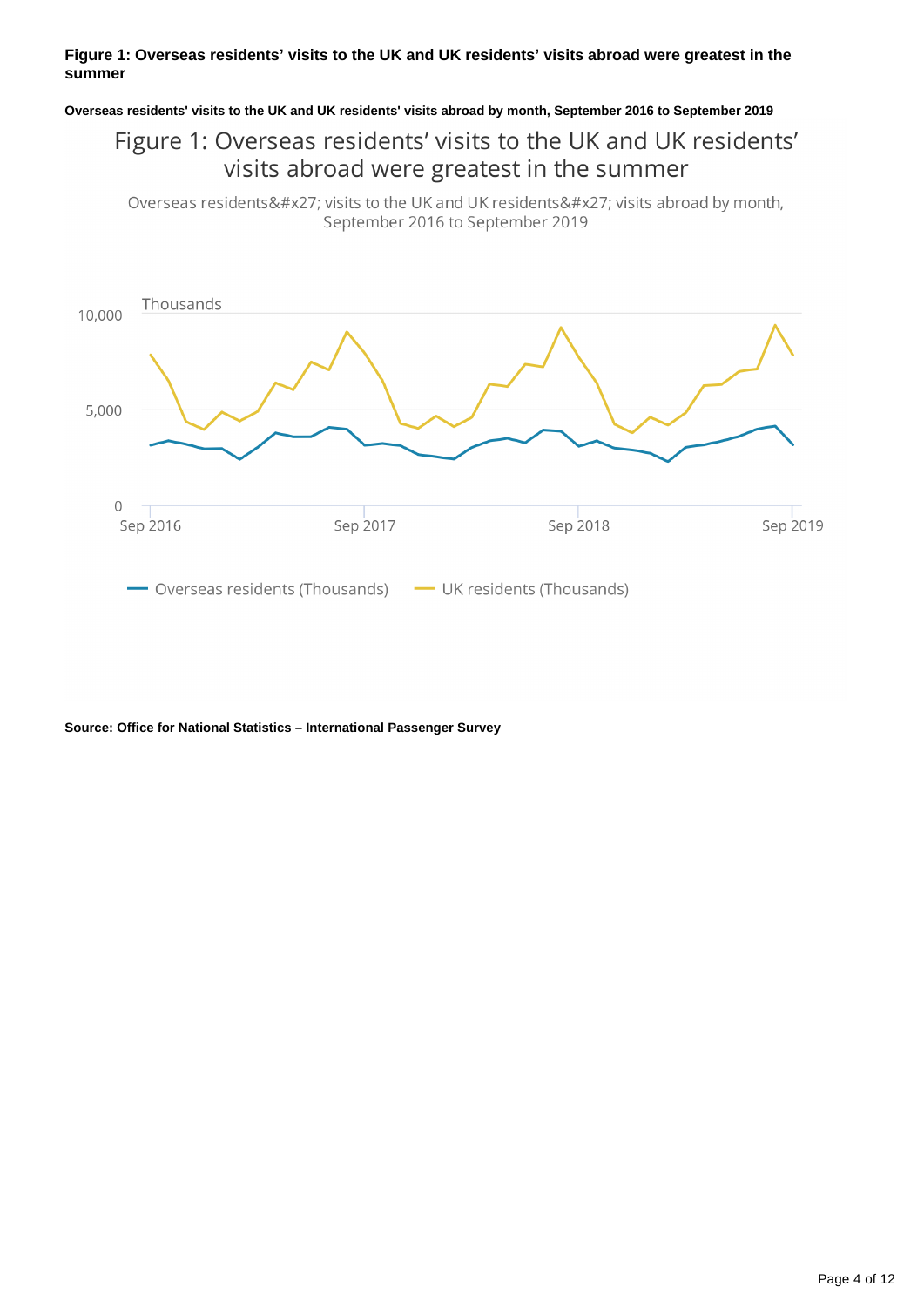#### **Figure 2: Patterns in spending over the year closely track patterns in visits to the UK, and visits overseas by UK residents**

#### **Spending by overseas residents in the UK and spending by UK residents overseas by month, from September 2016 to September 2019**

### Figure 2: Patterns in spending over the year closely track patterns in visits to the UK, and visits overseas by UK residents

Spending by overseas residents in the UK and spending by UK residents overseas by month, from September 2016 to September 2019



**Source: Office for National Statistics – International Passenger Survey**

## <span id="page-4-0"></span>**4 . Trends in visits to the UK by overseas residents**

The figures used in the commentary in this section are sourced from the following monthly overseas travel and tourism datasets:

- $\bullet$ Overseas residents' visits to the UK by month – Table 1
- Purpose of overseas' residents' visits to the UK by month Table 2
- Earnings in the UK and expenditure abroad by month Table 5

Overseas residents made an estimated 3.1 million visits to the UK in September 2019, which was 3% more than in September 2018 (Figure 3). Overseas residents spent £2.4 billion on visits to the UK in September 2019, which was 21% more than in September 2018 (when spending was notably low).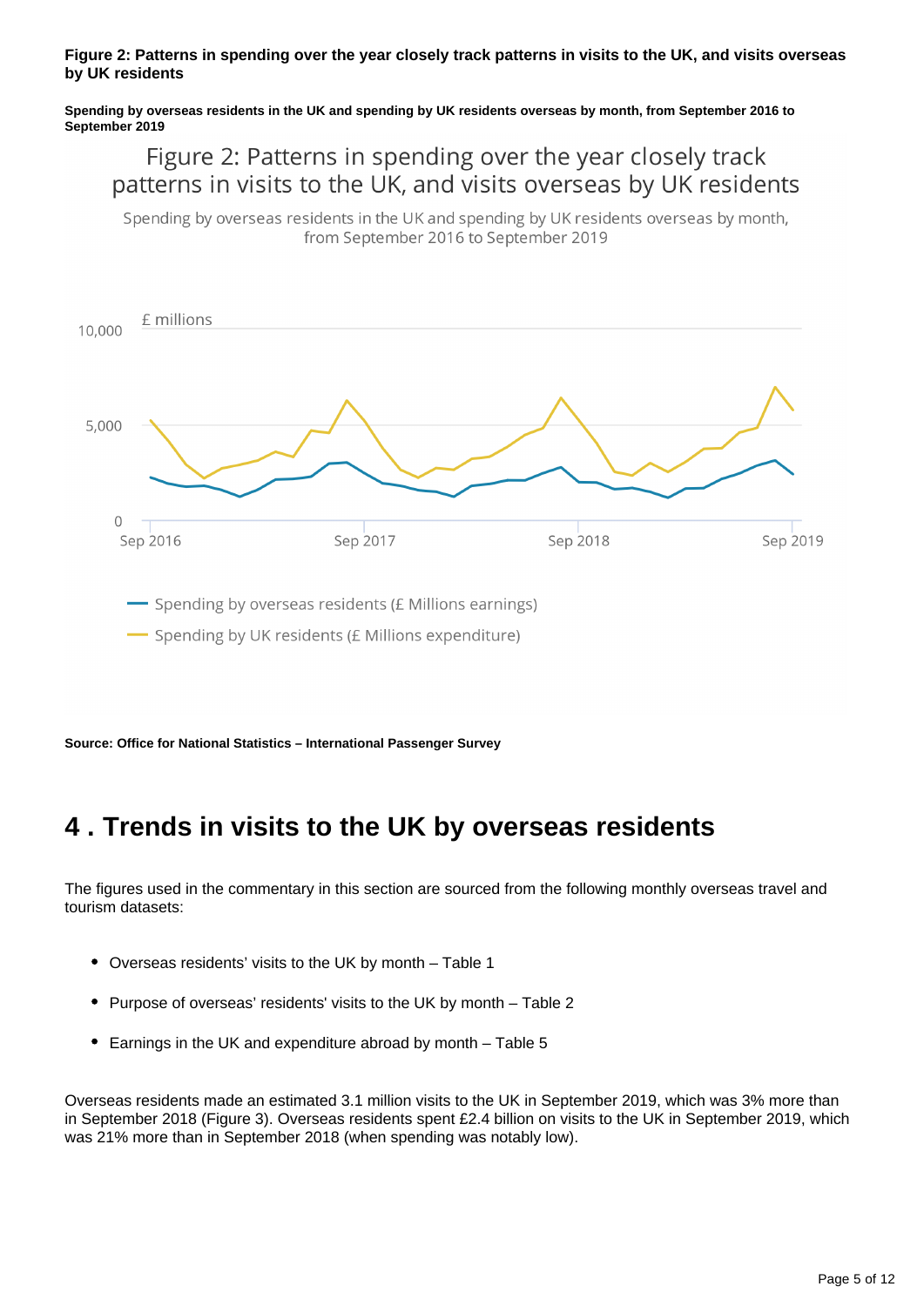During the period July to September 2019, there were 11.2 million visits to the UK, which was 4% more than the corresponding period a year earlier. Overseas residents spent £8.4 billion in the UK over this period, which was 17% more than the previous year.

Different trends were observed for different areas of the world for this three-month period: there was an increase of 8% in visits to the UK from North American residents to 1.8 million, and visits from residents of "other countries" (countries outside Europe and North America) increased by 16% to 2.4 million. Visits by European residents decreased by 1% to 7.0 million.

Considering the reasons for visiting the UK, the number of holiday visits increased by 3% to 5.0 million for this period, compared with the previous year. Business visits decreased by 3% to 2.0 million, and visits to friends and relatives increased by 10% to 3.4 million.

Table 1: Main visit and spending estimates for overseas residents' visits to the UK in September 2019

**Overseas residents' visits to the UK**

|                         | <b>Visits</b><br>(thousands) from year (£ million) | %<br>change<br>earlier | <b>Earnings</b> | % change<br>from year<br>earlier |
|-------------------------|----------------------------------------------------|------------------------|-----------------|----------------------------------|
| Non-seasonally adjusted |                                                    |                        |                 |                                  |
| September 2019          | 3,140                                              | +3                     | 2,390           | $+21$                            |
| July to September 2019  | 11,220                                             | $+4$                   | 8,360           | $+17$                            |
| Year-to-date 2019       | 29,220                                             | $+2$                   | 18,850          | +7                               |
| Latest 12 months        | 38,390                                             | +2                     | 24,090          | $+5$                             |
| Seasonally adjusted     |                                                    |                        |                 |                                  |
| April 2019              | 3,040                                              | $-7$                   | 1,790           | $-11$                            |
| May 2019                | 2,960                                              | -5                     | 2,040           | $+4$                             |
| June 2019               | 3,310                                              | $+10$                  | 2,140           | $+17$                            |
| <b>July 2019</b>        | 3,190                                              | $+1$                   | 2,090           | $+17$                            |
| August 2019             | 3,310                                              | +6                     | 2,120           | $+12$                            |
| September 2019          | 3,200                                              | +2                     | 2,060           | +23                              |

Source: Office for National Statistics - International Passenger Survey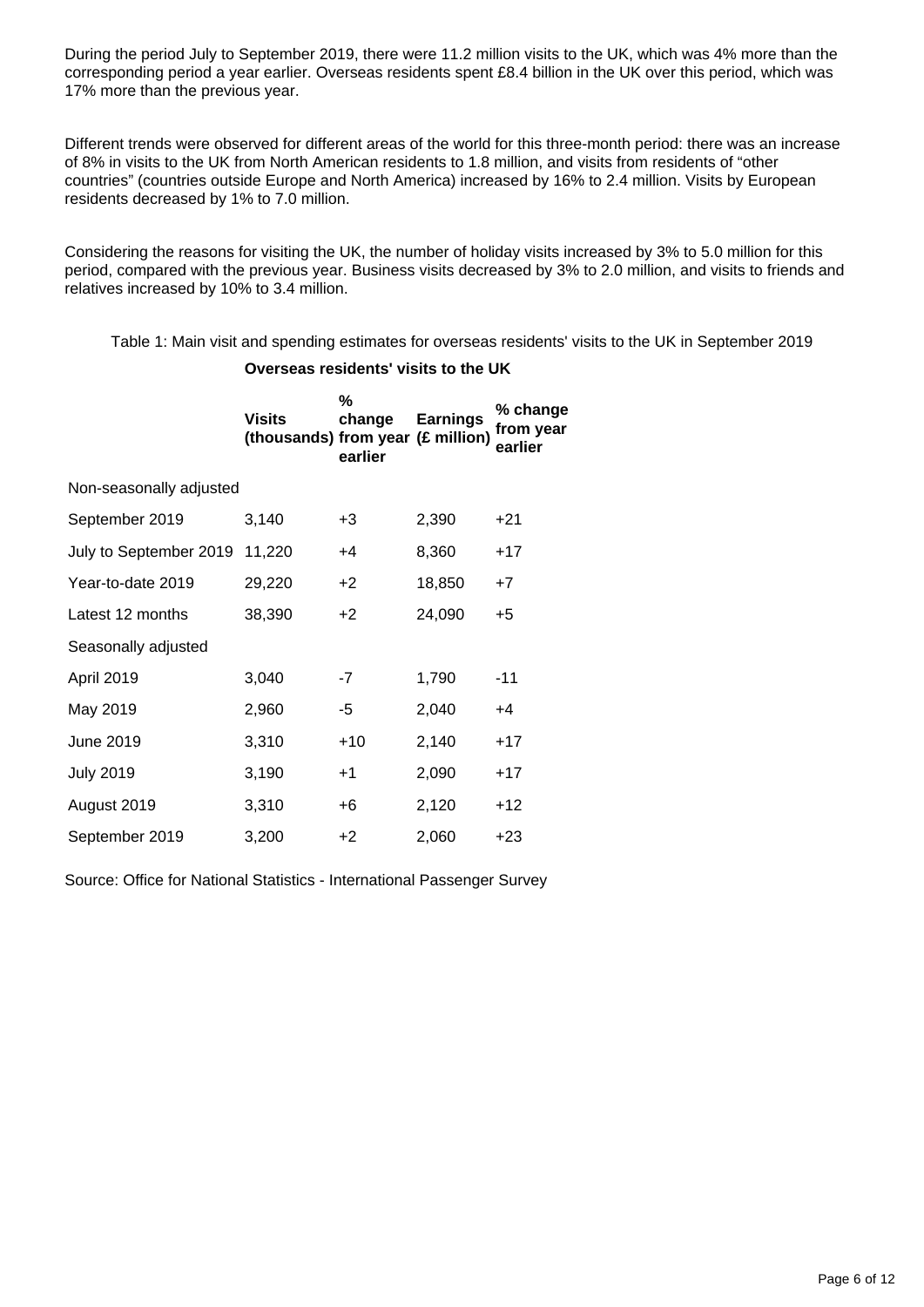#### **Figure 3: Visits to the UK by overseas residents increased by 4% in the three months to September 2019 compared with the same period a year earlier**

#### **Overseas residents' visits to the UK by month, from September 2016 to September 2019**

### Figure 3: Visits to the UK by overseas residents increased by 4% in the three months to September 2019 compared with the same period a year earlier

Overseas residents' visits to the UK by month, from September 2016 to September 2019



**Source: Office for National Statistics – International Passenger Survey**

### <span id="page-6-0"></span>**5 . Trends in overseas visits by UK residents (non-seasonally adjusted)**

The figures used in the commentary in this section are sourced from the following monthly overseas travel and tourism datasets:

- UK residents' visits abroad by month Table 3
- Purpose of UK residents' visits abroad by month Table 4
- Earnings in the UK and expenditure abroad by month Table 5

There were an estimated 7.8 million visits overseas by UK residents in September 2019, which was 2% more than in September 2018. UK residents spent £5.8 billion on visits overseas in September 2019, which was 10% more than in September 2018.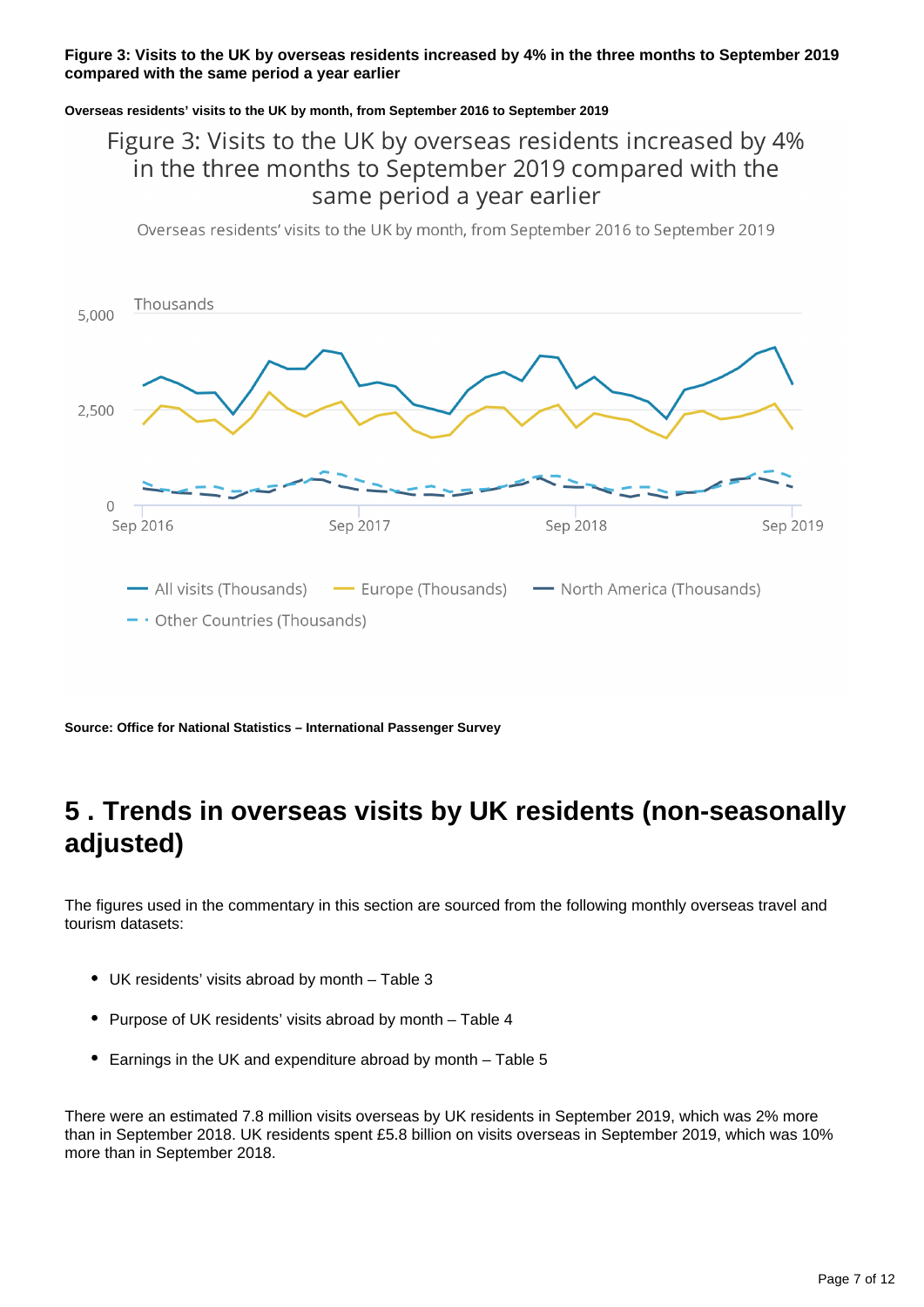During the period July to September 2019, there were 24.4 million visits abroad by UK residents, which was 1% more than the corresponding period a year earlier. UK residents spent £17.6 billion on these visits, 7% more than the previous year.

There were 2.9 million visits to "other countries" (countries outside North America and Europe) over this threemonth period, an increase of 3% when compared with the same period a year earlier. There were 1.2 million visits to North America, which was an decrease of 3%. While visits to European countries remained similar to the previous year at 20.2 million.

Considering the reasons for visits, holiday visits increased by 1% (to 17.3 million) from the same period in the previous year and business visits decreased by 9% (to 1.4 million), while visits to friends and relatives decreased by 1% (at 5.2 million).

Table 2: Main visit and spending estimates for UK residents' visits abroad in September 2019

#### **UK residents' visits abroad**

|                         | <b>Visits</b><br>(thousands) | % change<br>from vear<br>earlier | <b>Expenditure</b><br>(£ million) | % change<br>from year<br>earlier |  |  |
|-------------------------|------------------------------|----------------------------------|-----------------------------------|----------------------------------|--|--|
| Non-seasonally adjusted |                              |                                  |                                   |                                  |  |  |
| September 2019          | 7,840                        | $+2$                             | 5,760                             | $+10$                            |  |  |
| July to September 2019  | 24,350                       | $+1$                             | 17,550                            | $+7$                             |  |  |
| Year-to-date 2019       | 57,440                       | 0                                | 38,140                            | $+4$                             |  |  |
| Latest 12 months        | 71,790                       | 0                                | 47,000                            | +4                               |  |  |
| Seasonally adjusted     |                              |                                  |                                   |                                  |  |  |
| April 2019              | 6,010                        | -1                               | 3,940                             | $+14$                            |  |  |
| May 2019                | 6,130                        | $+2$                             | 3,840                             | $-2$                             |  |  |
| June 2019               | 5,900                        | -7                               | 3,930                             | $+1$                             |  |  |
| <b>July 2019</b>        | 6,140                        | 0                                | 3,950                             | $+1$                             |  |  |
| August 2019             | 6,130                        | 0                                | 4,080                             | $+7$                             |  |  |
| September 2019          | 6,000                        | +4                               | 4,130                             | +12                              |  |  |

Source: Office for National Statistics - International Passenger Survey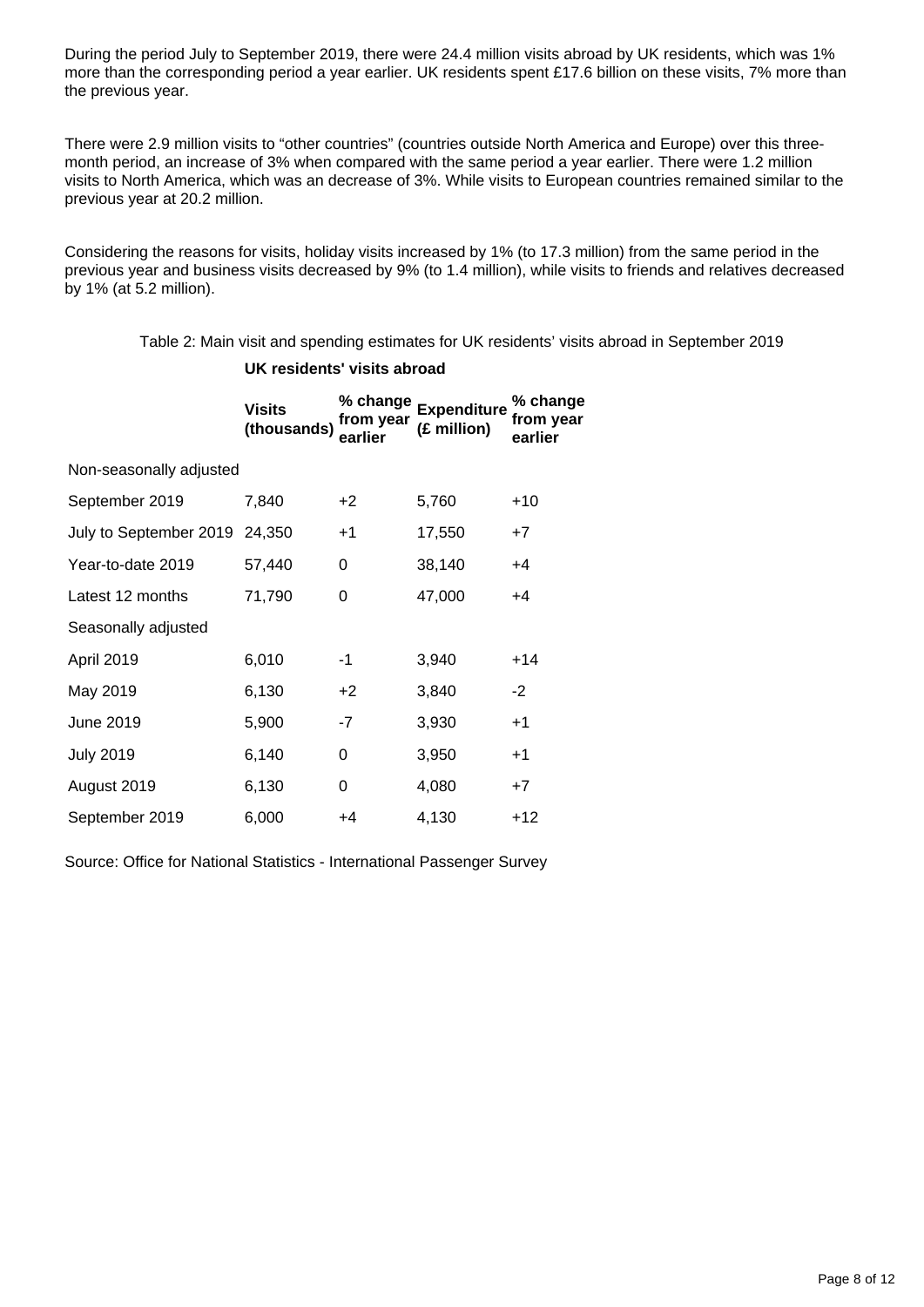#### **Figure 4: Visits overseas by UK residents increased by 1% in the three months to September 2019 compared with the same period a year earlier**

#### **UK residents' visits abroad by month (non-seasonally adjusted), from September 2016 to September 2019**

### Figure 4: Visits overseas by UK residents increased by 1% in the three months to September 2019 compared with the same period a year earlier

UK residents' visits abroad by month (non-seasonally adjusted), from September 2016 to September 2019



**Source: Office for National Statistics – International Passenger Survey**

## <span id="page-8-0"></span>**6 . Links to related statistics**

[Travel trends:](https://www.ons.gov.uk/peoplepopulationandcommunity/leisureandtourism/articles/traveltrends/previousReleases) the latest article ([Travel trends 2018](https://www.ons.gov.uk/peoplepopulationandcommunity/leisureandtourism/articles/traveltrends/2018)) was published on 24 May 2019. This provides final overseas travel and tourism estimates and more detailed analysis of visits and spending, including analysis by demographics, towns visited in the UK and countries visited by residents of different parts of the UK.

[Travelpac](http://www.ons.gov.uk/peoplepopulationandcommunity/leisureandtourism/datasets/travelpac): a dataset that allows you to conduct your own analyses of quarterly and annual data on main variables, provided in SPSS and Excel format.

[Overseas travel and tourism quarterly](http://www.ons.gov.uk/peoplepopulationandcommunity/leisureandtourism/articles/overseastravelandtourismprovisionalresults/previousReleases): the latest article (for [Quarter 2 \(Apr to June\) 2019](https://www.ons.gov.uk/peoplepopulationandcommunity/leisureandtourism/articles/overseastravelandtourismprovisionalresults/apriltojune2019)) was published on 25 October 2019. This provides more detailed analysis of visits and spending, isolating aspects such as countries of visit, mode of travel used, nationality of visitors and regions of the UK visited.

## <span id="page-8-1"></span>**7 . Quality and methodology**

The [International Passenger Survey \(IPS\) Quality and Methodology Information \(QMI\) report](https://www.ons.gov.uk/peoplepopulationandcommunity/leisureandtourism/qmis/internationalpassengersurveyipsqmi) contains important information on: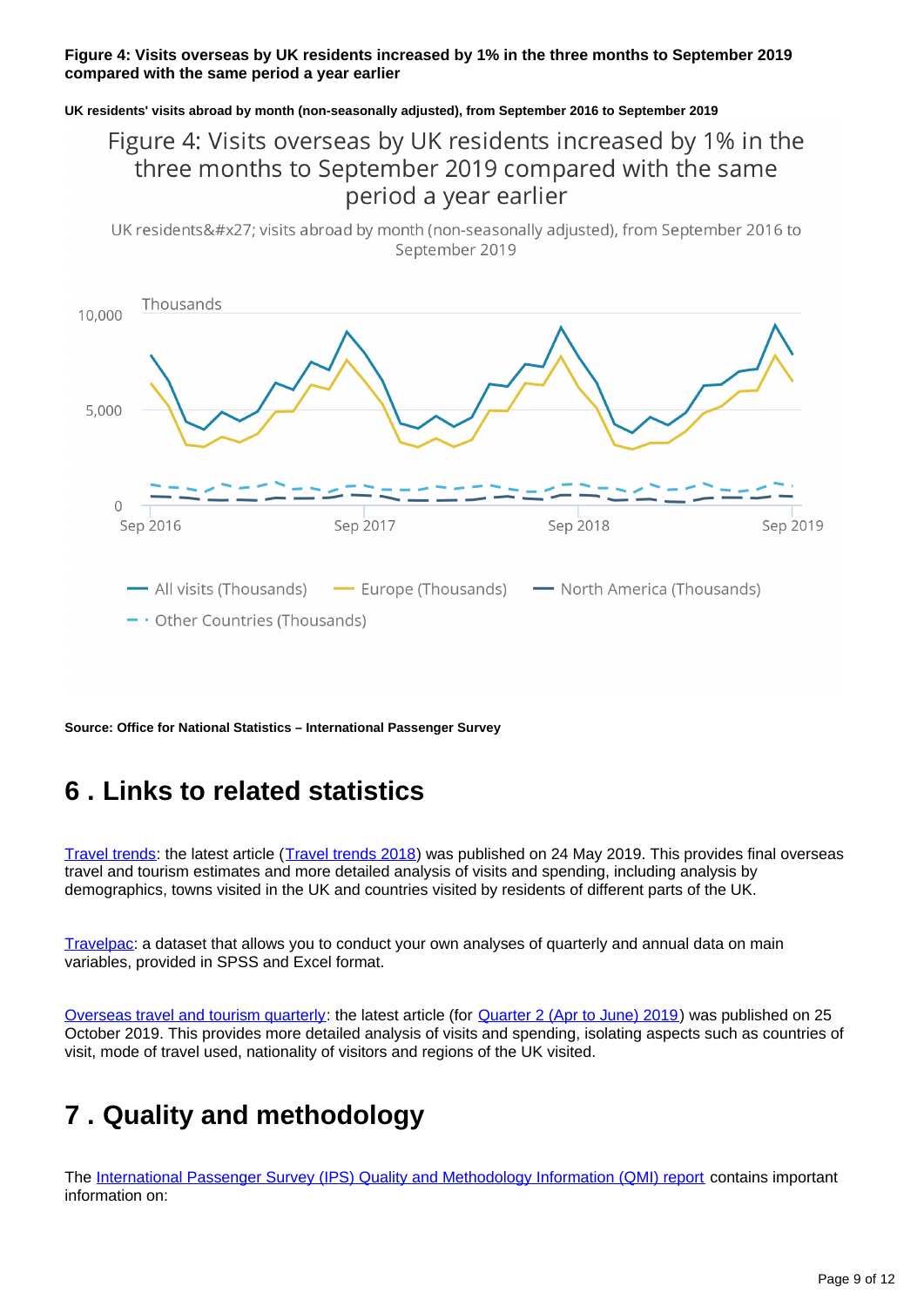- the strengths and limitations of the data and how it compares with related data
- the uses and users of the data
- how the output was created
- the quality of the output including the accuracy of the data

The IPS QMI report outlines the definitions and sample methodology.

### **Accuracy of IPS estimates**

This section describes how revisions are carried out in the standard production cycle of the survey. Additional potential revisions, to be made on a one-off basis, are described in the [Things you need to know about](https://www.ons.gov.uk/peoplepopulationandcommunity/leisureandtourism/bulletins/overseastravelandtourism/september2019provisionalresults#things-you-need-to-know-about-this-release) this release section.

Figures for the most recent months are provisional and subject to revision in light of more accurate data on passenger figures becoming available at the end of each quarter and additional passenger data obtained at the end of each year.

IPS monthly estimates are revised in line with the [IPS revisions policy.](https://www.ons.gov.uk/peoplepopulationandcommunity/leisureandtourism/methodologies/internationalpassengersurveyqmi#other-information) The revisions policy is available in the IPS QMI report to assist users in understanding the cycle and frequency of data revisions. Users are strongly advised to read this policy before using these data for research or policy-related purposes.

Planned revisions usually arise from the receipt of revised passenger traffic data. Unplanned revisions are made to correct errors to existing data that are identified later in the quarterly and annual processing cycle. Those of significant magnitude will be highlighted and explained.

Revisions to published monthly IPS estimates can be expected at the following times in the normal overseas travel and tourism publication schedule:

- monthly estimates for the current reference year will usually be revised and statistically benchmarked across the quarter, following the publication of the quarterly estimates that month falls within
- monthly and quarterly estimates for the current reference year will be revised in the survey year's annual data release [\(Travel trends\)](https://www.ons.gov.uk/peoplepopulationandcommunity/leisureandtourism/articles/traveltrends/previousReleases)
- monthly estimates for the full calendar year will be statistically benchmarked as part of the annual data processing and the monthly estimates for the year will then be replaced in the monthly release, with the benchmarked estimate following publication of the annual report ([Travel trends](https://www.ons.gov.uk/peoplepopulationandcommunity/leisureandtourism/articles/traveltrends/previousReleases))

All other revisions will be regarded as unplanned and will be dealt with by non-standard releases. All revisions will be released in compliance with the same principles as other new information. Please refer to our guide to [statistical revisions](http://www.ons.gov.uk/ons/guide-method/revisions/guide-to-statistical-revisions/index.html).

Seasonally adjusted figures are no longer shown in the main figures in the bulletin but continue to be presented in the tables.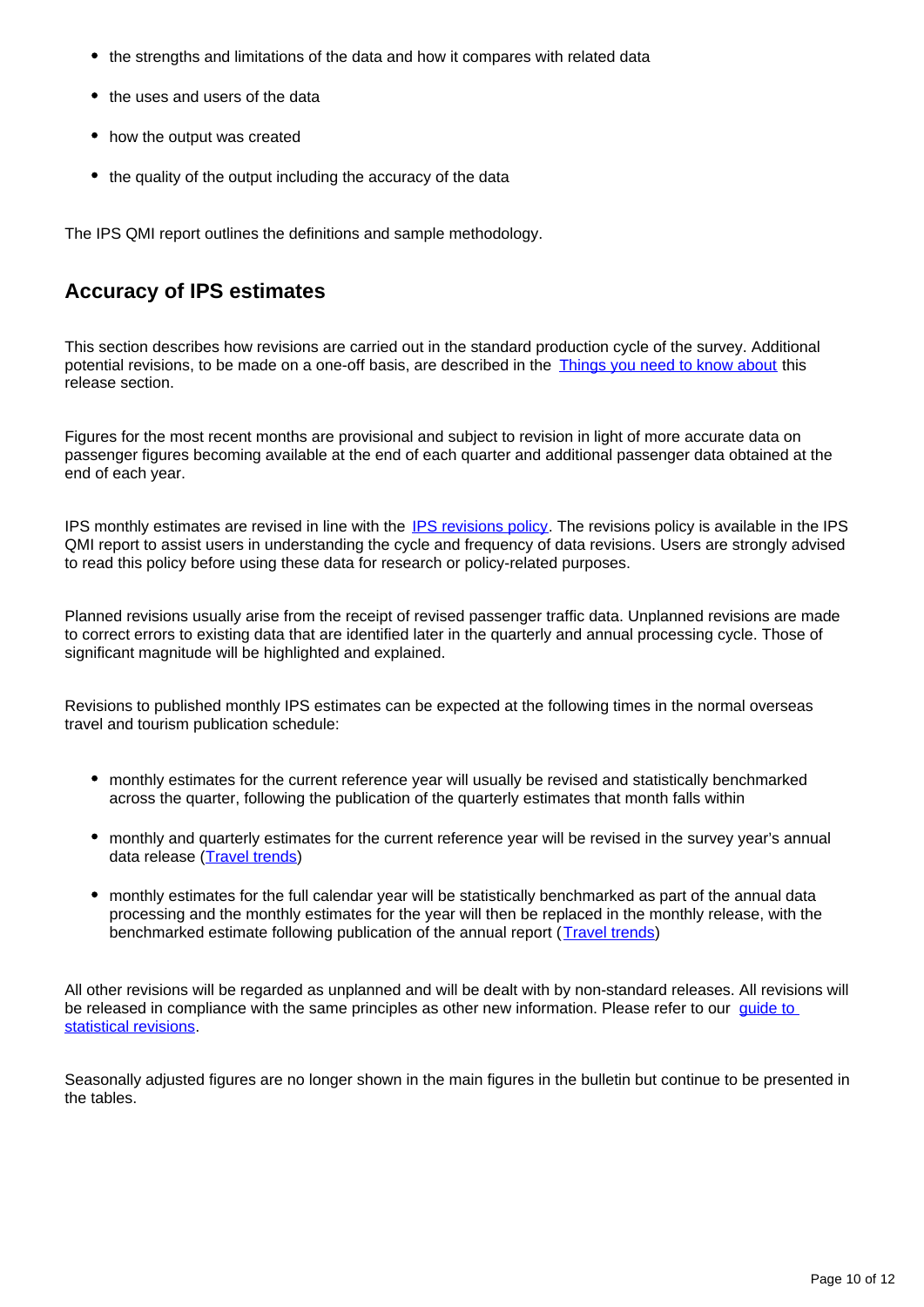The estimates produced from the IPS are subject to sampling errors that occur because not every traveller to and from the UK is interviewed on the survey. Sampling errors are determined both by the sample design and by the sample size. Generally, the larger the sample supporting a particular estimate, the proportionately lower its sampling error. The survey sample size is approximately 20,000 per month. However, as the intensity of the sampling varies at each port, figures of a similar magnitude will not necessarily have the same percentage sampling error.

The accuracy of the estimates is expressed in terms of confidence intervals. The confidence interval is a range within which the true value of a proportion lies with known probability. For example, the 95% confidence interval represents the range into which there are 19 chances out of 20 that the true figure would fall had all passengers been sampled. This is obtained as plus or minus 1.96 multiplied by the standard error.

Table 3: Confidence intervals relating to overseas travel and tourism estimates, UK, September 2019

| September 2019<br>monthly estimates                  |       | Estimate Relative 95% Confidence<br>Interval (+/- % of the estimate) |
|------------------------------------------------------|-------|----------------------------------------------------------------------|
| Visits to UK by overseas residents (thousands) 3,140 |       | 7.3%                                                                 |
| Earnings from visits to UK $(E \text{ million})$     | 2.390 | 15.0%                                                                |
| Visits abroad by UK residents (thousands)            | 7.840 | 4.5%                                                                 |
| Expenditure on visits abroad (£ million)             | 5.760 | $5.7\%$                                                              |

Source: Office for National Statistics - International Passenger Survey

Confidence intervals for [quarterly estimates](http://www.ons.gov.uk/peoplepopulationandcommunity/leisureandtourism/articles/overseastravelandtourismprovisionalresults/previousReleases) and [annual estimates](http://www.ons.gov.uk/peoplepopulationandcommunity/leisureandtourism/articles/traveltrends/previousReleases) are provided in our relevant overseas travel and tourism publications.

One indication of the reliability of the main indicators in this release can be obtained by monitoring the size of revisions. Table 4 records the size and pattern of revisions to the quarterly IPS data that have occurred over the last five years to the following main seasonally adjusted estimates:

- the number of visits by overseas residents to the UK (GMAT)
- the number of visits abroad by UK residents (GMAX)
- earnings made from overseas residents in the UK (GMAZ)
- expenditure abroad by UK residents (GMBB)

Table 4: Revisions to quarterly International Passenger Survey data over the last five years

|            | Value in the latest<br>period, Quarter 3<br>(July to September<br>2019) | last five years<br>(bias) | Average over the Average over the last five<br>years without regard to sign<br>(average absolute revision) |
|------------|-------------------------------------------------------------------------|---------------------------|------------------------------------------------------------------------------------------------------------|
| GMAT 9,700 |                                                                         | $*69.5$                   | *108.5                                                                                                     |
|            | GMAX 18,280                                                             | *155.5                    | *264.5                                                                                                     |
| GMAZ 6,270 |                                                                         | *134.5                    | *160.5                                                                                                     |
|            | GMBB 12,170                                                             | *118                      | *164                                                                                                       |

Source: Office for National Statistics - International Passenger Survey